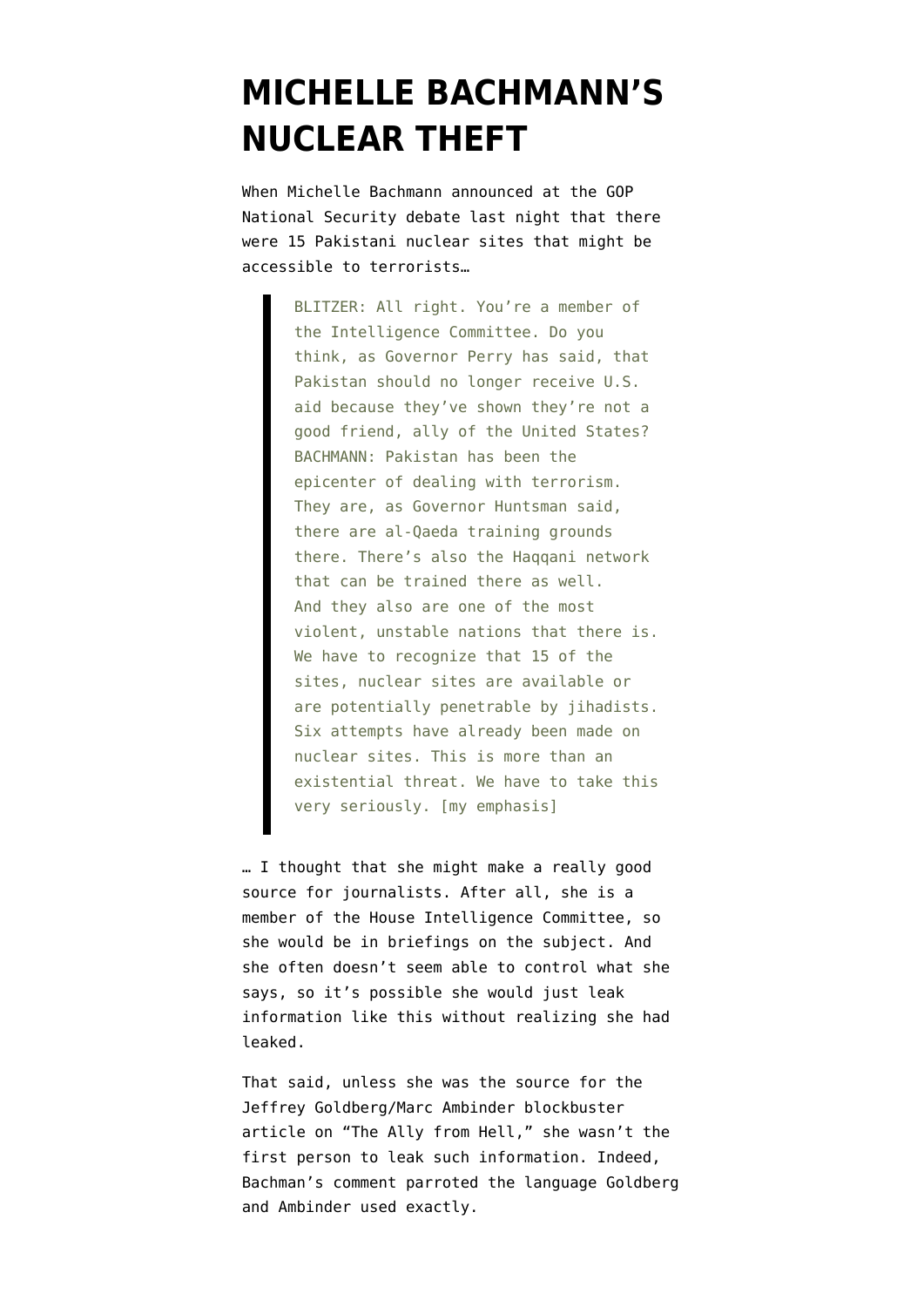Pakistan is an unstable and violent country located at the epicenter of global jihadism,

## [snip]

At least six facilities widely believed to be associated with Pakistan's nuclear program have already been targeted by militants. In November 2007, a suicide bomber attacked a bus carrying workers to the Sargodha air base, which is believed to house nuclear weapons; the following month, a school bus was attacked outside Kamra air base, which may also serve as a nuclear storage site; in August 2008, Pakistani Taliban suicide bombers attacked what experts believe to be the country's main nuclear-weapons-assembly depot in Wah cantonment. If jihadists are looking to raid a nuclear facility, they have a wide selection of targets: Pakistan is very secretive about the locations of its nuclear facilities, but satellite imagery and other sources suggest that there are at least 15 sites across Pakistan at which jihadists could find warheads or other nuclear materials. [my emphasis]

So the most logical explanation is that her staffers prepped her for the debate using language taken directly from the Goldberg/Ambinder article, whether or not she had been briefed on the threat to Pakistan's nukes originally.

All that said, such an obvious explanation begs the question of why Ambinder's colleague, Yochi Dreazen, [had this to say](http://www.nationaljournal.com/fact-check-how-serious-is-the-threat-to-pakistan-s-nuclear-program--20111122) in a fact check of Bachmann's comment.

> During the CNN debate, Bachmann said that 15 Pakistani nuclear sites were vulnerable to jihadist attacks, and that six of the sites had previously come